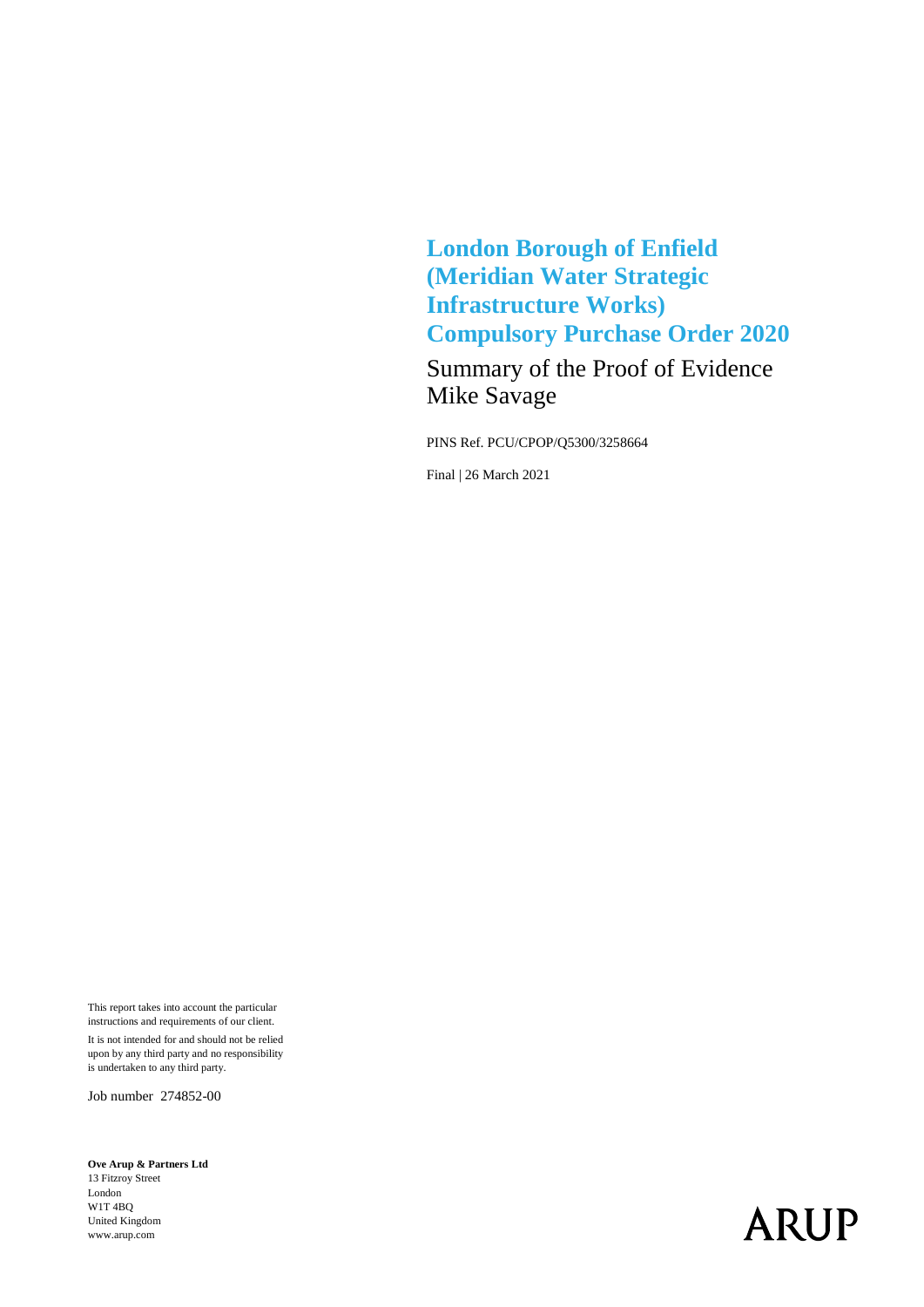Page

## **Contents**

| <b>Experience</b> |                                                |                |
|-------------------|------------------------------------------------|----------------|
| 1.1               | Mike Savage                                    |                |
| 1.2               | Declaration of Truth                           |                |
| <b>Summary</b>    |                                                | 2              |
| 2.1               | <b>Relevant Background</b>                     | $\overline{2}$ |
| 2.2               | Benefits of the Strategic Infrastructure Works | $\overline{4}$ |
| 2.3               | Conclusions                                    |                |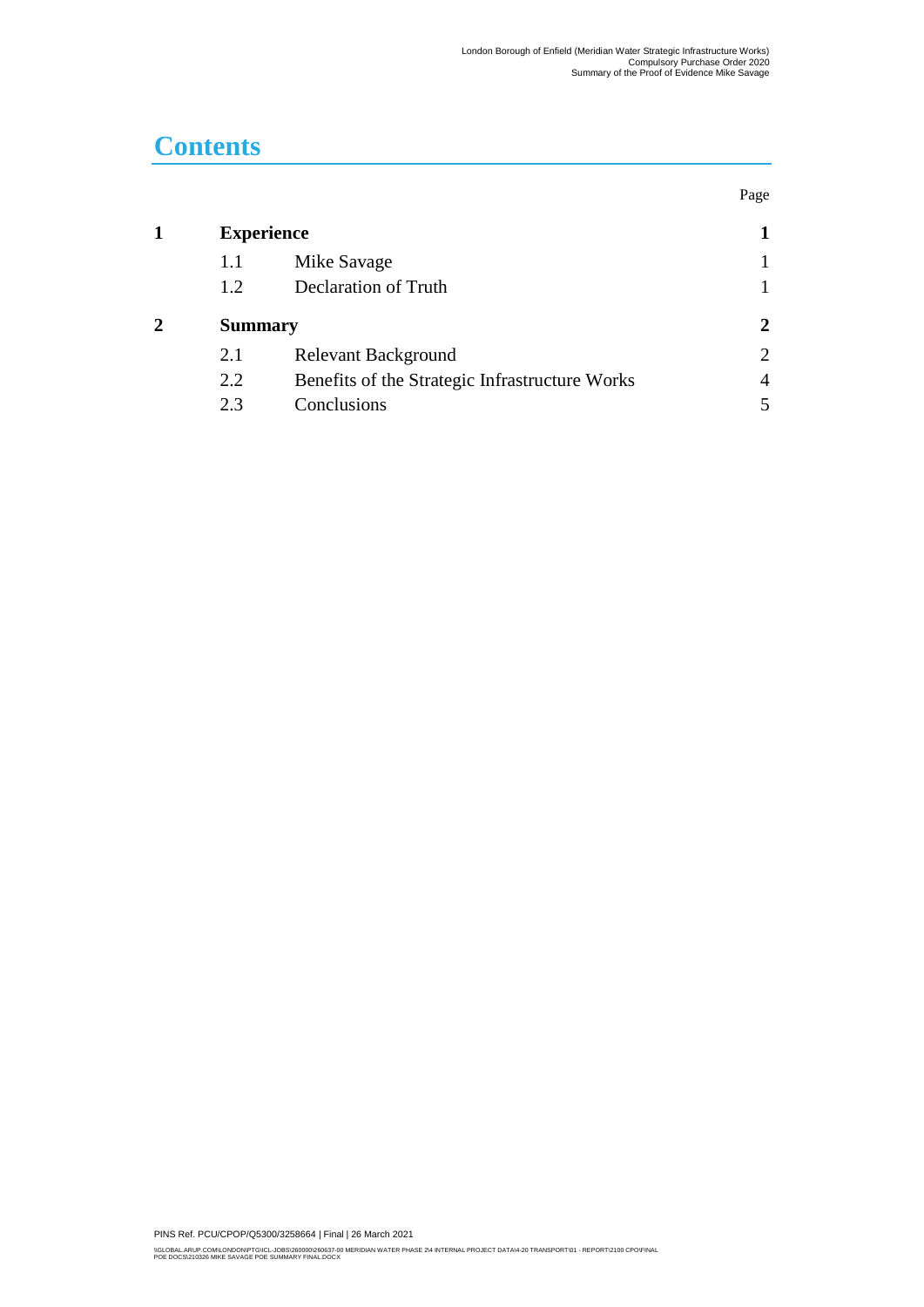#### **Appendices**

No table of contents entries found.

PINS Ref. PCU/CPOP/Q5300/3258664 | Final | 26 March 2021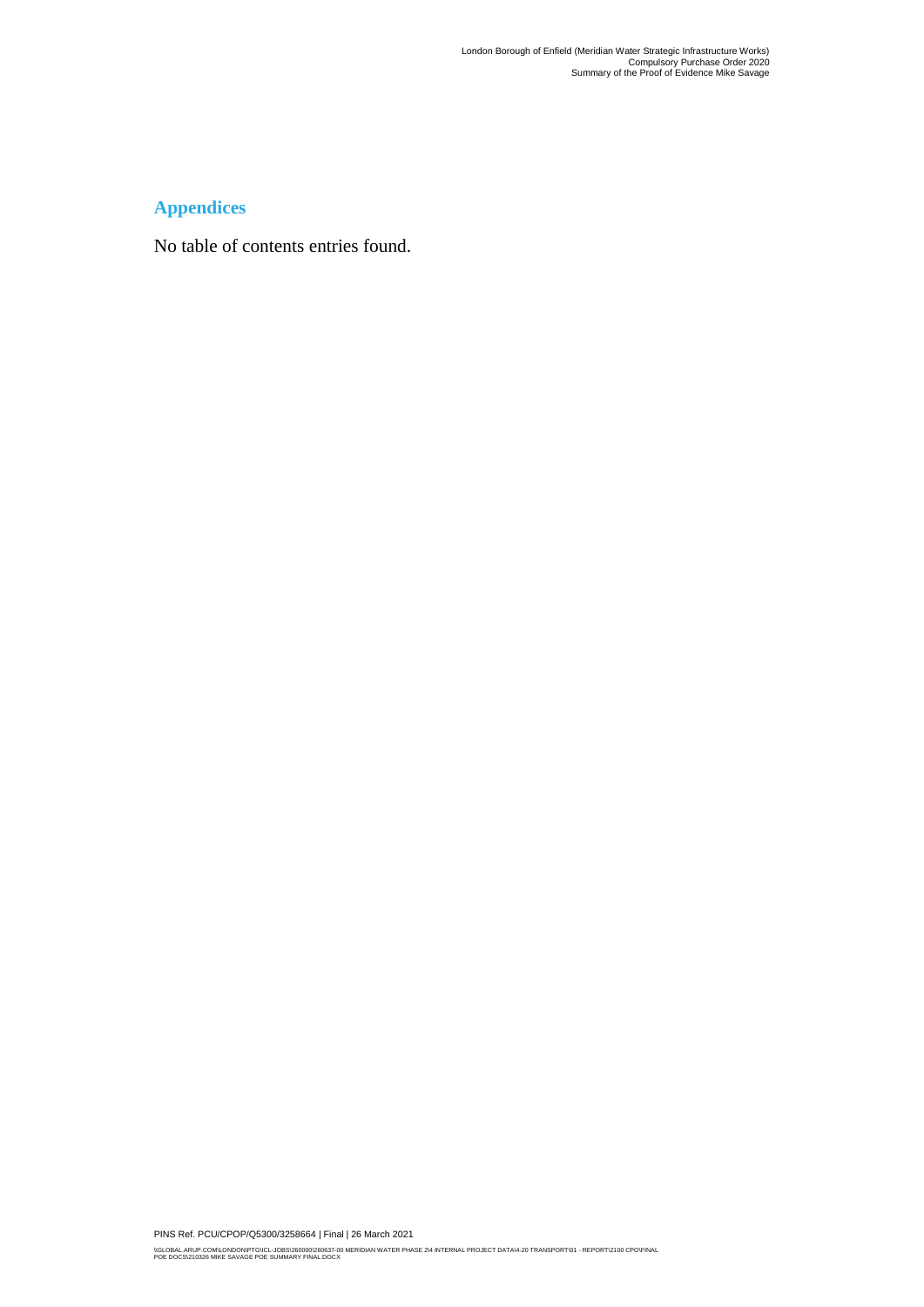## <span id="page-3-0"></span>**1 Experience**

### <span id="page-3-1"></span>**1.1 Mike Savage**

- 1.1.1 I am a Chartered Member of the Institute of Logistics and Transport. I hold an Honours Degree in Civil Engineering; a Master of Science in Transport Planning and Management and I am also a Member of the Chartered Institution of Highways and Transportation.
- 1.1.2 I am a Director at Arup working in the transport team based in the London office. I have 30 years' professional experience providing transport planning advice to clients in relation to development proposals and transport strategies.
- 1.1.3 I provide transport planning advice to developers and local authorities throughout all stages of the planning process. This includes preapplication and post-application discussions with planning and highways authorities and preparation of Transport Assessments to support planning applications.
- 1.1.4 I am instructed by London Borough of Enfield Regeneration Team (hereafter referred to as 'the Client') to act as an expert witness in matters relating to transport and highways.
- 1.1.5 I led the transport planning workstream for the Client in early 2018 and have contributed to the development of the Compulsory Purchase Order plans and scheme prior to the request to provide expert witness evidence for this Inquiry.

#### <span id="page-3-2"></span>**1.2 Declaration of Truth**

1.2.1 I confirm that the evidence which I have prepared and provide in this proof of evidence is true and has been prepared and is given in accordance with the guidance of my professional institute. I understand that my duty is to provide my untrammelled professional opinion to the inquiry, irrespective of by whom I am instructed. Accordingly, I confirm that the opinions expressed within this proof are my true and professional opinions.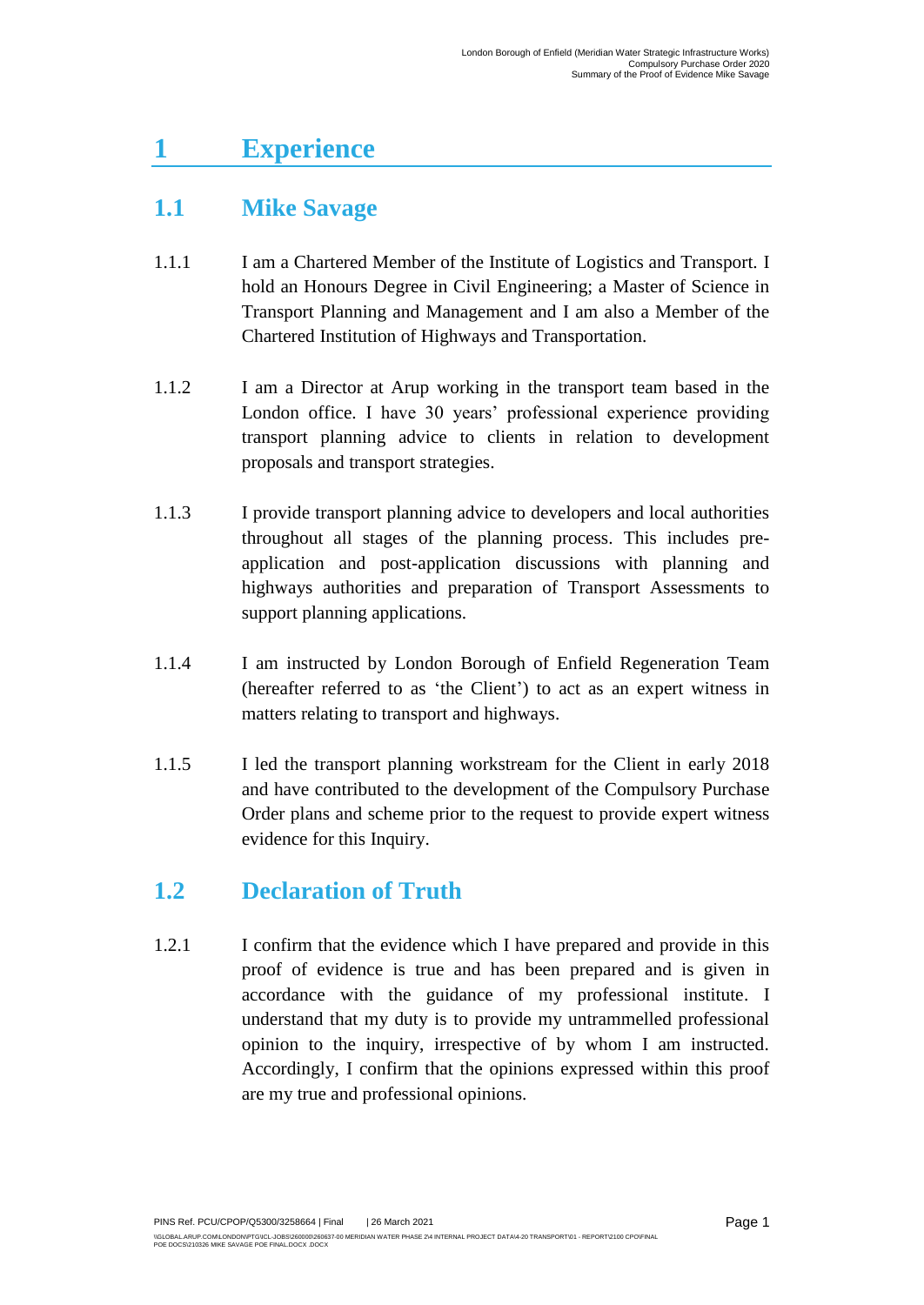## <span id="page-4-0"></span>**2 Summary**

#### <span id="page-4-1"></span>**2.1 Relevant Background**

- 2.1.1 My evidence covers transport issues relating to the proposal by the London Borough of Enfield (the 'Council') for a compulsory purchase order ('CPO') entitled the London Borough of Enfield (Meridian Water Strategic Infrastructure Works) Compulsory Purchase Order 2020 (the 'Order') which has been submitted to the Secretary of State for Housing Communities and Local Government (the 'Secretary of State') for confirmation. The land included within the Order is referred to as the Order Land which is shown on the plan at Core Document 2 (the 'Order Map').
- 2.1.2 The Order Land relates to the land required to implement the SIW that will in turn facilitate the development of new residential and employment uses in accordance with the London Borough of Enfield Core Strategy November 2010 (Core Document 16) and in turn the Edmonton Leeside Area Action Plan ('ELAAP', Core Document 17) adopted January 2020.
- 2.1.3 The ELAAP defines a corridor within which the Central Spine Road should lie (Figure2), and a subsequent planning application has been approved for the SIW that aligns the Central Spine Road within that corridor.
- 2.1.4 Meridian Water is one of London's most significant regeneration opportunity areas and comprises approximately 85 hectares and is one of the largest areas of underused and brownfield regeneration land in London, with large areas of derelict land alongside industrial accommodation of varying age and quality. The full extent of Meridian Water is identified on the plan at Core Document 6.
- 2.1.5 The land within Meridian Water is fragmented, and suffers from severance caused by a railway, three watercourses and third party ownerships. The central section of Meridian Water (Zones 4 and 5, the main body of the Phase Two site, see Figure 4) suffers significantly from severance particularly by walking, cycling and public transport (Figure 5). It also follows that the areas to the west of the central area are similarly severed from the areas to the east.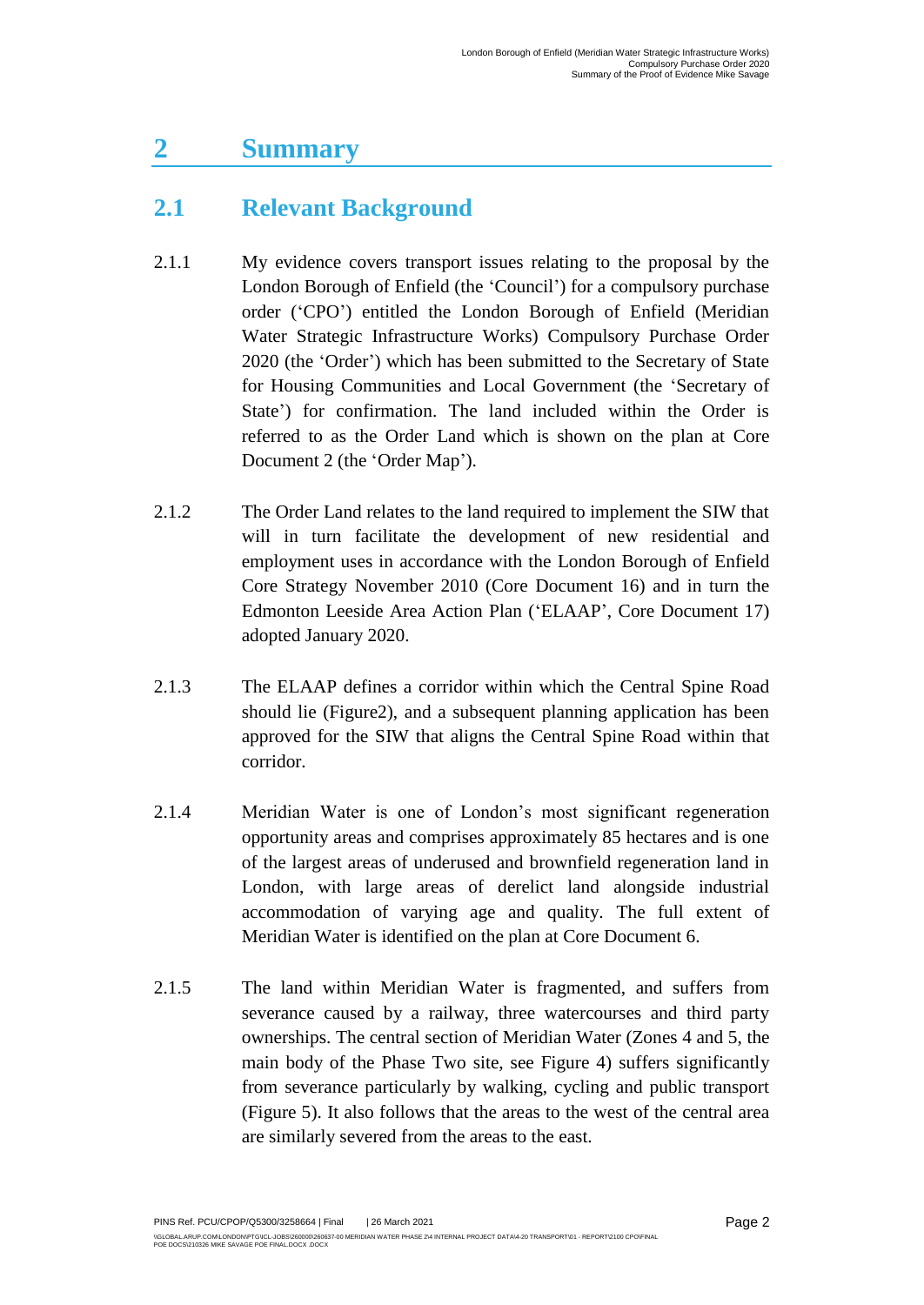- 2.1.6 National, Regional and local policy is focussed on a hierarchy of modes placing minimising travel and active modes (walking and cycling) at the top, followed by access to public transport, then powered two wheelers and cars. Demonstrating that development can deliver sustainable travel patterns is important to realise the full potential of the site in terms of the density of development it can sustain.
- 2.1.7 At present the Public Transport Accessibility Level ('PTAL') of the Phase Two site is very low (Figure 32 and 33). This is because access to existing bus stops on Glover Drive cannot be achieved within an acceptable walking distance (Figure 9 and 10). Only buses running along the A406 are included, yet access to these bus stops on the A406 requires passengers to use a stepped footbridge and wait next to this busy dual carriageway (Figure 14). Even these stops are beyond an acceptable walking distance from the southern part of the Phase Two site.
- 2.1.8 Walking or cycling access to Meridian Way from Phase Two involves walking along elevated slip roads, and down a stepped access route (Figure 13). Traffic flows are high on the A406, Meridian Way and other streets in the area surrounding the Meridian Water (Figure 8). East west cycle routes south of the Meridian Water are off road and unlit, and not suitable for all year all day access. A cycle route exists to the north of the A406 along Advent Way, an industrial access road, however access to this route and the interaction with goods vehicles along it is not conducive to encouraging less confident cyclists to use this form of transport (Figure 12).
- 2.1.9 Even vehicular access to and from Phase Two is heavily constrained if avoiding Tesco and IKEA access roads, requiring a convoluted route along Montagu Road and Conduit Lane through junctions that already suffer peak period congestion (Figure 22).
- 2.1.10 The existing character of Meridian Water is largely industrial and car dominated with poor access by public transport. There are limited walking and cycling links, and the local roads have a high proportion of HGV movements. These major severance issues in the area are caused by watercourses, roads and railway lines.
- 2.1.11 The severance issues also mean that the Phase Two site and Meridian Water more generally are relatively self-contained and isolated. The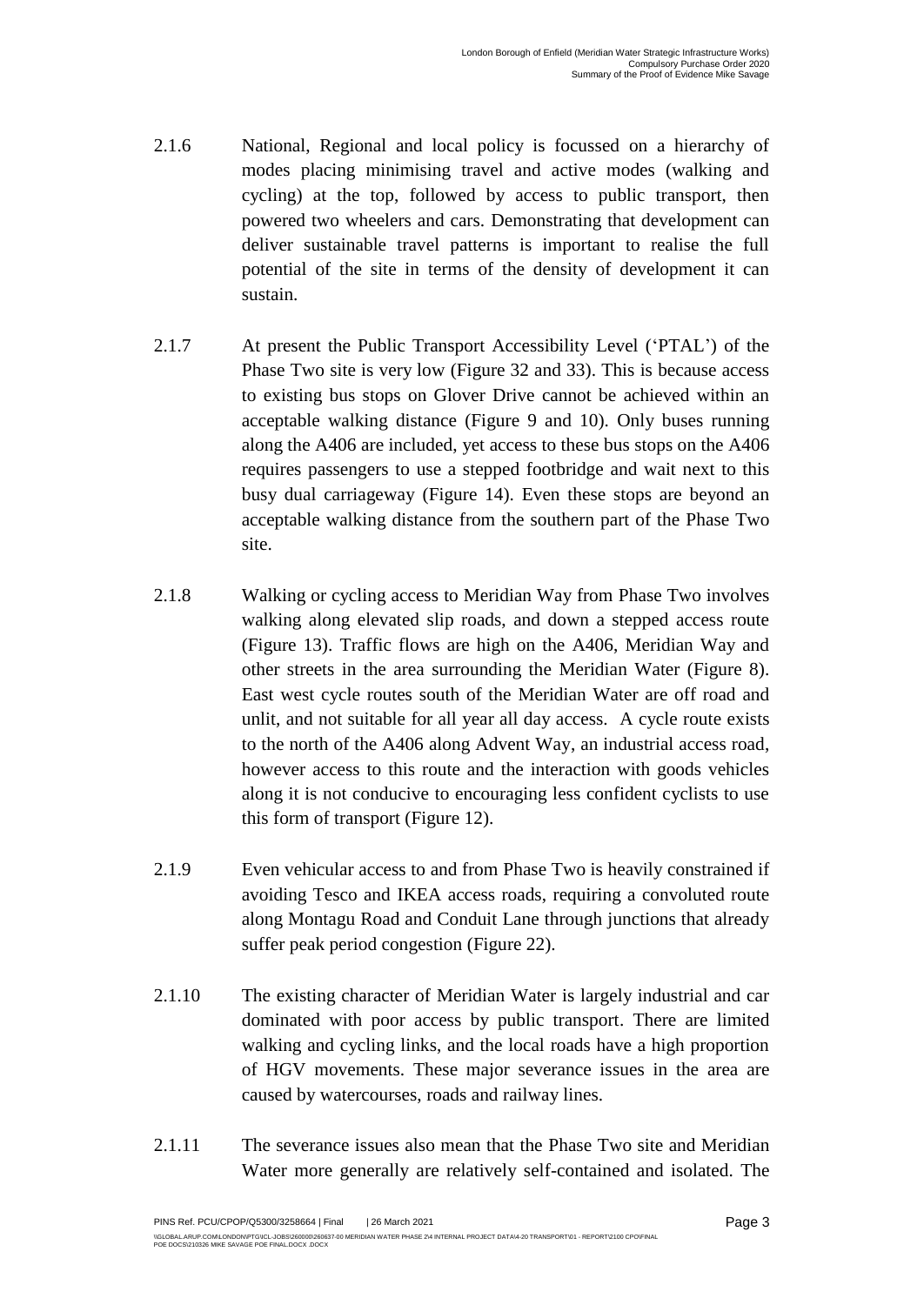SIW provide the infrastructure needed to resolve a number of these issues and to deliver a high-quality neighbourhood which focuses on people and place.

#### <span id="page-6-0"></span>**2.2 Benefits of the Strategic Infrastructure Works**

- 2.2.1 The alignment of the Central Spine Road has been designed to accommodate extended and diverted bus services through the site which will maximise the accessibility of Meridian Water in terms of PTAL and access to Meridian Water Station (by minimising walking distances). The Central Spine Road will provide direct and visual connection to Meridian Water Railway Station and also through the centre of the site to the new Edmonton Marshes park (Figures 3 and 27).
- 2.2.2 The bus service diversions associated with Phase Two (Figure 31) increase PTAL from 0 to PTAL 3 in the Phase Two site (Figure 3). As further development within Meridian Water is developed additional bus services and frequency will be required and this accessibility will increase further.
- 2.2.3 The waiting facilities for passengers would be dramatically improved, providing safe and secure bus stop waiting facilities and pedestrian routes to the bus stops.
- 2.2.4 The Leeside Road connection provides a resilience in terms of bus access (enabling the diversion of the 192 service through the site further improving accessibility); vehicle access (by helping to balance traffic flows on the Meridian Way junctions) and emergency access to the Phase Two site (Figure 36).
- 2.2.5 The North South Link provides an adopted highway connection to Argon Road ensuring that efficient highway access can be achieved and securing access for other development plots within Meridian Water (Figure 35).
- 2.2.6 New cycle and pedestrian routes along the Central Spine Road, Leeside Road and the Parkside Link, that extend along Glover Drive and Leeside Road to meet existing routes on Meridian Way all increase safe cycling facilities within Meridian Water and provide attractive strategic connections for active modes away from busy trafficked highways (Figures 37 and 39).